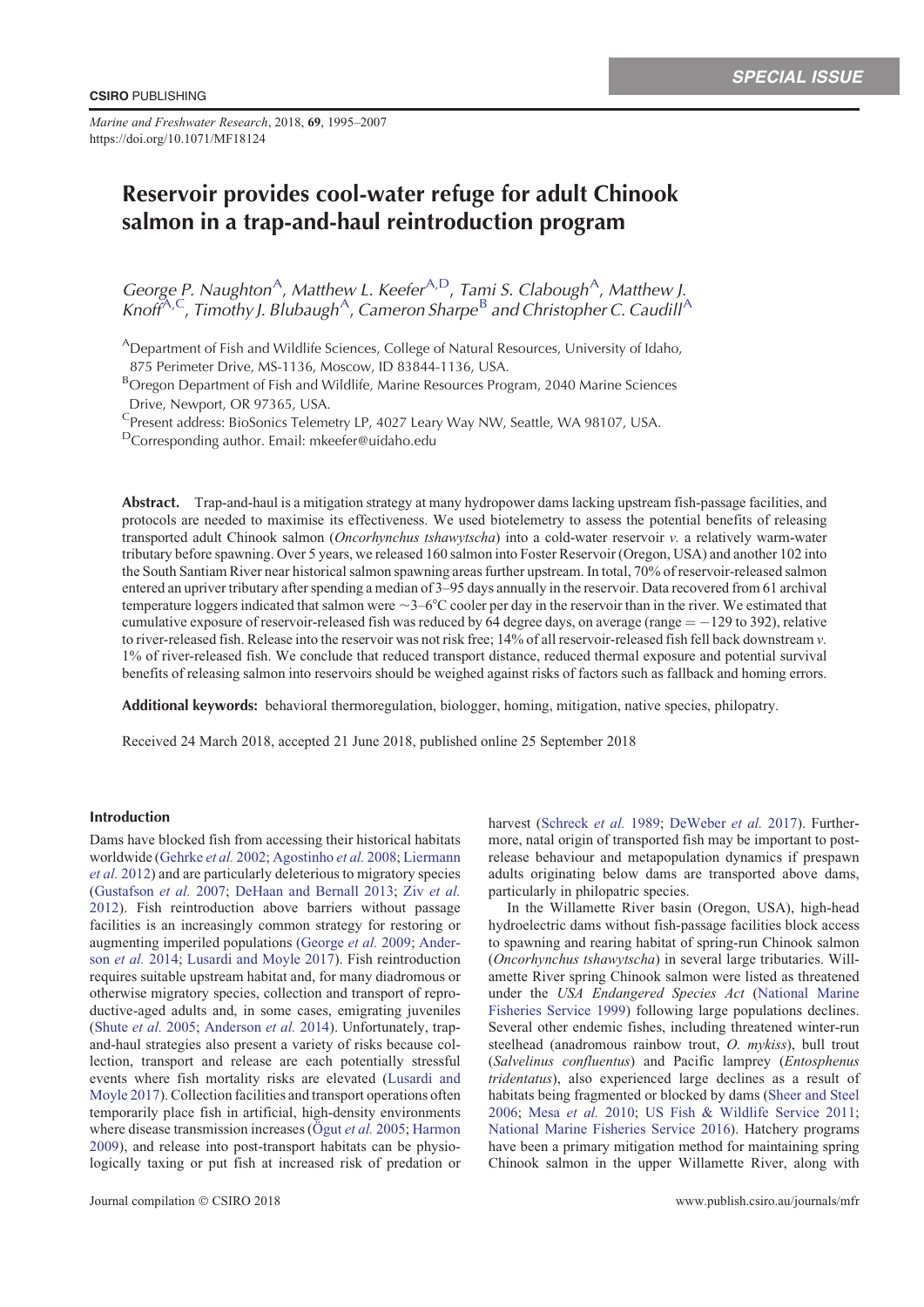habitat restoration and a significant reduction in salmon harvest. Despite considerable investment in these programs, populations of wild Chinook salmon have continued to decline.

In the mid-1990s, managers of Willamette River fisheries initiated an experimental trap-and-haul program to release Chinook salmon into historical spawning and rearing habitat above dams in the upper basin, so as to increase natural production and expedite recovery efforts ([Keefer](#page-11-0) *et al.* 2010; Sard *[et al.](#page-12-0)* 2015; [Evans](#page-10-0) *et al.* 2016). The program has expanded to several tributaries and now includes winter-run steelhead. Since the start of the Chinook salmon trap-and-haul program, episodically high prespawn mortality of outplanted adults has been observed in some years and locations. Prespawn mortality rates vary widely among years and among sub-basin populations, but have exceeded 90% [\(Keefer](#page-11-0) *et al.* 2010; [Bowerman](#page-10-0) *[et al.](#page-10-0)* 2016; [DeWeber](#page-10-0) *et al.* 2017), rates that may significantly reduce the efficacy of the adult trap-and-haul program. The mechanisms that precipitate premature mortality on the spawning grounds are not fully understood, but are likely to include handling and transport effects ([Mosser](#page-11-0) *et al.* 2013; [DeWeber](#page-10-0) *et al.* [2017\)](#page-10-0), infectious disease processes [\(Benda](#page-10-0) *et al.* 2015) and energetic exhaustion (e.g. [Rand](#page-12-0) *et al.* 2006). Salmon exposure to warm water temperatures exacerbates many of these processes and has also been linked to increased stress ([Jeffries](#page-11-0) *et al.* 2014), reduced reproductive potential and fitness [\(McCullough](#page-11-0) *et al.* [2009\)](#page-11-0) and elevated prespawn mortality [\(Hinch](#page-11-0) *et al.* 2012; [Bowerman](#page-10-0) *et al.* 2016). In the Willamette River basin, premature mortality by Chinook salmon has been associated with warm-water exposure along the migration corridor downstream from hydroelectric dams ([Keefer](#page-11-0) *et al.* 2010; [Bowerman](#page-10-0) *et al.* [2018\)](#page-10-0), and near release sites used in the trap-and-haul program ([DeWeber](#page-10-0) *et al.* 2017).

Release of transported adult Chinook salmon into reservoirs rather than directly into spawning tributaries upstream from reservoirs is being considered as a management alternative in the Willamette River basin. Deep, thermally stratified reservoirs offer a potential temperature refuge for adult Chinook salmon during summer and early fall when some spawning tributaries warm to stressful levels (i.e.  $>18^{\circ}$ C; [Richter and Kolmes 2005](#page-12-0); [McCullough](#page-11-0) *et al.* 2009). The underlying hypothesis is that maturing adult salmon will select and hold in cool water below reservoir thermoclines before movement into spawning tributaries, thereby reducing exposure to stressful river temperatures. Similar thermoregulatory behaviours, where Pacific salmonids select preferred temperatures during prespawn holding or staging, have been widely reported as a strategy to conserve energy, regulate sexual maturation and reduce the effects of thermal stress, parasites and pathogens (e.g. [Berman](#page-10-0) [and Quinn 1991](#page-10-0); [Newell and Quinn 2005](#page-11-0); [Keefer](#page-11-0) *et al.* 2009; [Mathes](#page-11-0) *et al.* 2010; [Armstrong](#page-10-0) *et al.* 2016). Release into reservoirs could also reduce trap-and-haul transport distances and times and may increase homing to natal tributaries in locations where multiple spawning tributaries enter a reservoir. Potential risks of release into reservoirs include failure to return to natal sites and possible fallback downstream past a dam ([Evans](#page-10-0) *et al.* 2016; [Kock](#page-11-0) *et al.* 2016).

In the present study, we paired radio-telemetry with salmonborne archival temperature loggers to test three hypotheses about releasing adult Chinook salmon into a stratified Willamette River basin reservoir. Our hypotheses included the following: (1) all salmon released into the reservoir would eventually enter upstream spawning tributaries; (2) reservoir-released salmon would fall back downstream past the dam at rates similar to salmon released into their presumed natal river; and (3) reservoirreleased salmon would have substantially lower cumulative thermal exposure than do river-released fish.

#### Materials and methods

# Study area

The main stem Willamette River is the largest river in Oregon by volume and flows for  $\sim$ 299 km before entering the Columbia River at river kilometre (rkm) 206 from the Pacific Ocean. The Willamette River basin is  $\sim$ 29 730 km<sup>2</sup> and is home to approximately two-thirds of the human population of Oregon [\(Nilsen](#page-11-0) *et al.* 2014) with most of development in the valley lowlands. The Willamette Valley Project is a group of 13 dams and reservoirs authorised by the US Congress as part of the *Flood Control Act* of 1936. Project dams currently block access to most major salmon-bearing tributaries in the upper Willamette Valley. The South Santiam River is a tributary to the Santiam River, which is a major Willamette River tributary basin with several dams [\(Fig. 1](#page-2-0)). The South Santiam River has a  $2694 \text{-} \text{km}^2$  watershed, with elevations ranging from 67 m in the Willamette Valley to 1744 m on the western slope of the Cascade Mountains. Foster Dam is a high-head, rock-fill dam (1391 m long and 38 m high) located on the South Santiam River at rkm 418.2. It was constructed in 1968 and is an impassable barrier that blocks adult spring-run Chinook salmon and other species from accessing historical spawning habitat. Foster Dam created Foster Reservoir, which is  $\sim$  5.6 km long and covers  $\sim$ 500 ha. Foster Reservoir is held at or near full-pool elevation in summer to support recreation and is drawn down for flood control in the winter and spring. The Middle Santiam River enters Foster Reservoir at approximately rkm 426.8 and extends upstream to Green Peter Dam located at rkm 429.2; there is remnant suitable Chinook salmon spawning habitat between the reservoir and Green Peter Dam but the reach is difficult to survey and there is little evidence of recent spawning. The South Santiam River above the reservoir has  $\sim$ 30 km of spawning and rearing habitat and is the basin targeted in the trap-and-haul program.

Adult spring-run Chinook salmon enter the Columbia River estuary in late winter and early spring, ascend the Columbia River and most major tributaries from March to July [\(Keefer](#page-11-0) *[et al.](#page-11-0)* 2004*a*), and spawn during August and September [\(Hoffnagle](#page-11-0) *et al.* 2008; [Bowerman](#page-10-0) *et al.* 2016). Chinook salmon from the Willamette River basin have a similar phenology and migrate through a corridor that includes dense urban areas and irrigated agricultural lands, before reaching their natal tributaries. Spring Chinook salmon arrive at the Foster Dam fish trap between May and September and adult trap-and-haul operations generally occur once or twice weekly, but vary according to the number of fish trapped. In recent years, only Chinook salmon with intact adipose fins (presumed wild origin) were transported to release sites above the dam, as part of the effort to increase natural production and reduce hatchery influence in the population [\(Evans](#page-10-0) *et al.* 2016).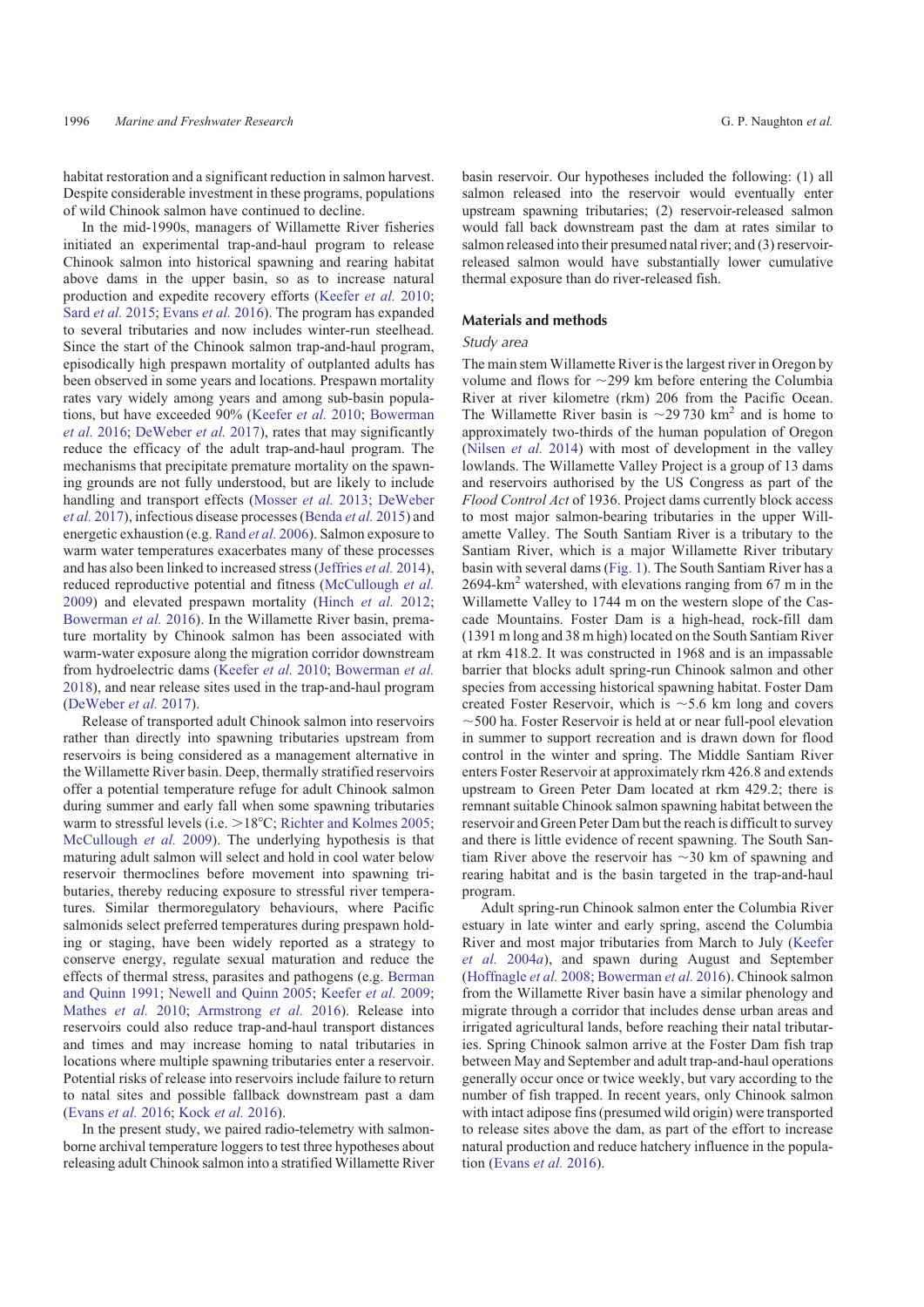<span id="page-2-0"></span>

**Fig. 1.** Map showing Foster Dam on the South Santiam River and Green Peter Dam on the Middle Santiam River. Rectangles indicate sites where tagged Chinook salmon were released in Foster Reservoir (Calkins) and the South Santiam River upstream from the reservoir (River Bend, Gordon Road). Numbered circles indicate telemetry sites: 1, Foster Dam tailrace; 2, dam forebay; 3, Middle Santiam River; 4, South Santiam River; and 5, River Bend. Inset shows the locations of the Willamette River basin (light grey) and Santiam River basin (dark grey) in western Oregon.

# Chinook salmon collection and tagging

Adult Chinook salmon were collected and tagged in 2012–2015 and 2017 at the Foster Dam trap (Fig. 1). The trap is operated by the Oregon Department of Fish and Wildlife (ODFW) to collect fish for hatchery broodstock and for an adult trap-and-haul operation. Sampled fish were provided for this study as part of routine trap operations and all trap- and handling-related protocols other than release location were the same for river- and reservoir-release groups. In 2012–2013, the Foster trap consisted of a ladder that led to a large collection area where a mechanical sweep was used to crowd trapped fish. ODFW personnel crowded fish into an anaesthetic tank with  $CO<sub>2</sub>$  and then sorted and transferred fish to be radio-tagged to a secondary tank containing tricaine methanesulfonate (MS-222; Argent Chemical Laboratories, Ferndale, WA, USA). A new fish facility was constructed in 2014, which consists of a lower ladder, transport channel, upper ladder and pre-sort pool, where fish were anesthetised using a 15–20 mg  $\mathbf{L}^{-1}$  solution of AQUI-S 20E (AquaTactics Fish Health, Kirkland, WA, USA) and sorted by ODFW personnel. In 2014–2015 and 2017, fish were transferred to a secondary tank containing a 5 mg  $L^{-1}$ concentration of AQUI-S 20E for evaluation and tagging. Only fish with intact adipose fins, indicating likely natural origin, were included in the study.

While anesthetised, fish were measured for fork length (to the nearest 0.5 cm), assigned a sex on the basis of external characteristics, inspected for fin clips or markings, and assessed for condition (see [Keefer](#page-11-0) *et al.* 2017 for details). In 2012–2015, fish were tagged with a passive integrated transponder (PIT, Model HPT12, Biomark, Boise, ID, USA) in the dorsal sinus and gastrically implanted with a 3-V radio-transmitter (Model MCFT2-3A,  $46 \times 16$  mm in diameter, 16 g in air, Lotek Wireless Inc., Newmarket, Ontario, Canada). In 2012–2015, we used iButton submersible temperature loggers (Models DS1922L and DS1921G,  $17.35 \times 5.89$  mm, 3.3 g in air, Embedded Data Systems, LLC, Lawrenceburg, KY, USA) to record internal body temperatures (every 30 min in 2012–2014; every 15 min in 2015) on a subsample of radio-tagged fish in each year. The loggers were waterproofed (Plasti Dip multipurpose rubber coating; Plasti Dip International, Blaine, MN, USA; see [Donaldson](#page-10-0) *et al.* 2009) and attached to the bottom of the radio-tags with electrical tape and then inserted gastrically. In 2017, we used 3-V radio-transmitters that recorded temperature ( $\pm$ 0.8°C resolution) and pressure ( $\pm$ 1-PSI resolution) every 8 min (Model MCFT3-3A-TP-L,  $61 \times 16$  mm in diameter, 23 g in air, Lotek Wireless Inc.). In all years, a silicone band was placed on each transmitter to reduce regurgitation [\(Keefer](#page-11-0) *et al.* [2004](#page-11-0)*b*).

After tagging, fish were loaded into a transport truck and then released into either Foster Reservoir near the transition area between the reservoir and the South Santiam River (Calkins Park boat launch, rkm 421.7) or directly into the South Santiam River, upstream from the reservoir at River Bend (rkm 428.3) or Gordon Road (rkm 444.7; Fig. 1). Transport times were shorter by  $\sim$ 10–30 min for reservoir-released groups than for riverreleased groups, but total time from tagging to release was slightly higher for the reservoir-released fish (3 h 0 min, on median) than for river-released fish (2 h 30 min). No mortalities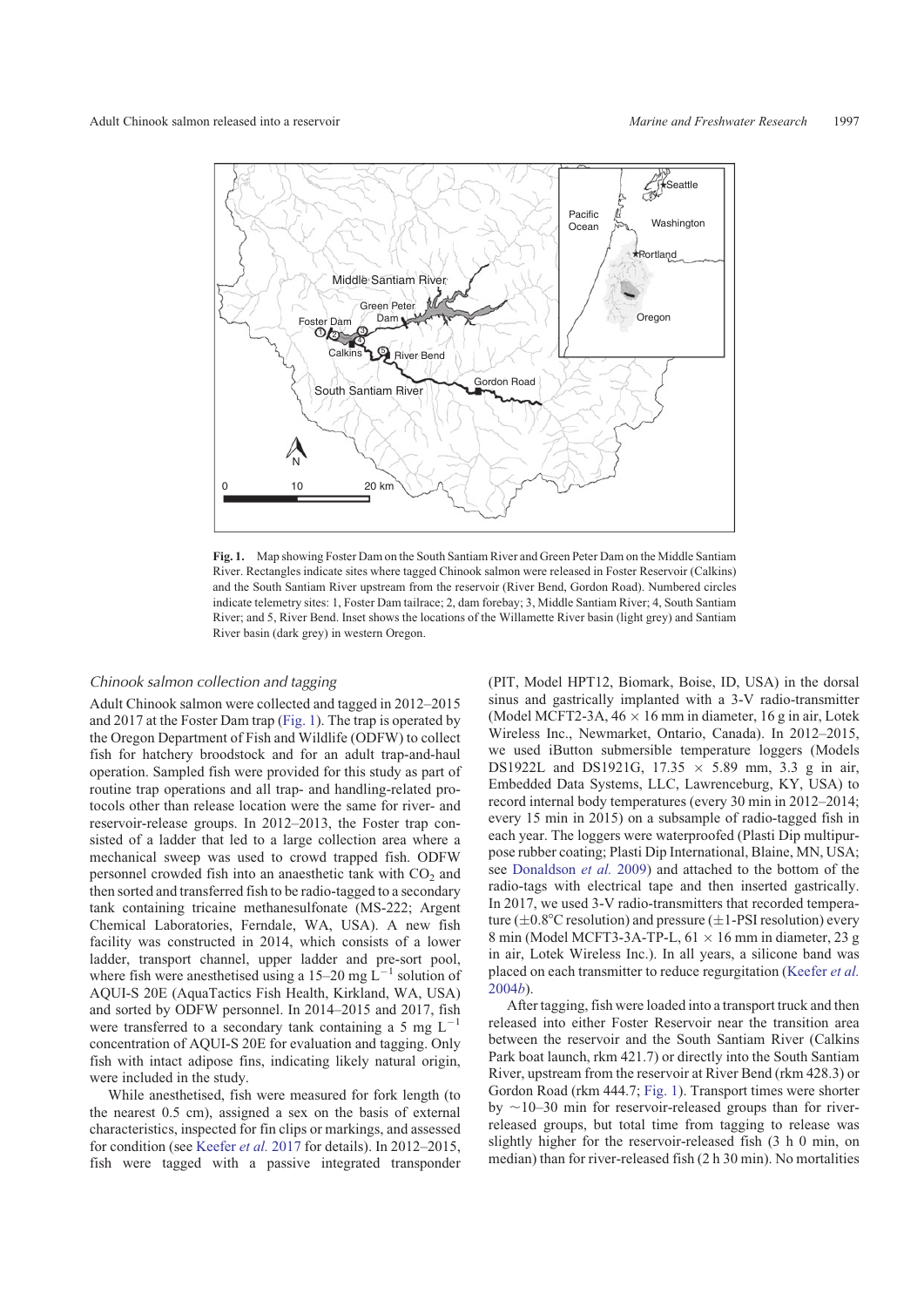<span id="page-3-0"></span>

**Fig. 2.** Tag-date distributions, including median, 10th, 25th, 75th and 90th percentiles for Chinook salmon tagged with temperature loggers and radiotransmitters at Foster Dam and released in the South Santiam River (open circles) and Foster Reservoir (black circles) in 2012–2015 and 2017.

occurred during transport and no moribund fish were observed in any release group. Median tag dates for fish released in the South Santiam River were generally from mid-June to mid-July in all years, except in 2015 when eight river-released salmon were temporarily held at the Foster hatchery facility when managers decided that water temperatures were too high for immediate transport and release (Fig. 2). Tag dates for reservoirreleased fish were more protracted owing to logistical constraints within the broader trap-and-haul program; median dates were in mid- to late-July in all years except 2015 (Fig. 2).

After transport to reservoir or river release sites upstream from Foster Dam, salmon were allowed to spawn naturally and spawning areas were monitored to collect carcasses and assess spawning success. Carcass surveys were conducted by personnel from the University of Idaho and ODFW approximately one or two times per week from the first release dates through the spawning period (Junethrough early October). The South Santiam River survey area extended from Menear's Bend (rkm 425.1) to an impassable falls located at rkm 460.5; no surveys were conducted on the Middle Santiam River because of deep water, difficult access and limited suitable spawning sites. The iButton loggers and archival transmitters were recovered during spawning-ground surveys and returned by anglers and others. Recovered female carcasses in good physical condition were assessed for egg retention and prespawn mortality by using established methods ([DeWeber](#page-10-0) *et al.* 2017; [Bowerman](#page-10-0) *et al.* 2018). As is common in carcass-based prespawn mortality studies (e.g. [Naughton](#page-11-0) *et al.* [2018](#page-11-0)), just a small percentage  $( $4\%$ )$  of the total sample released was females recovered in assessable condition, so no formal prespawn mortality analysis was conducted.

#### Temperature and telemetry monitoring

Water temperature recorders (HOBO V2 Pro Onset, Inc., Bourne, MA, USA) were installed in Foster Reservoir (rkm 422), the Middle Santiam River (rkm 424), and at the following three locations in the South Santiam River: the River Bend release site (rkm 428.3), Cascadia (rkm 437.3) and the Gordon Road release site (rkm 444.7). Depth of temperature loggers ranged from  $\sim$  0.5 to 1.5 m. Temperatures were logged at 15-min intervals from mid-May to mid-October. The US Army Corps of Engineers (USACE) collected Foster Reservoir water-temperature data at 11 depths (range  $= 0.2 - 24.4$  m) in the dam forebay.

Fixed-site radio-telemetry antennas and receivers were used to monitor radio-tagged adult salmon in Foster Reservoir, in upstream tributaries, and in the Foster Dam tailrace, and mobile antennas were used during carcass surveys and to help locate transmitters in the South Santiam River. Fixed-site monitoring effort varied slightly among years. In 2012 (the pilot-study year), two telemetry stations were located on the South Santiam and Middle Santiam river banks near where the rivers enter the reservoir (rkm 422.0 and 424.1 respectively). In 2013–2014, additional receivers were used in the South Santiam River at River Bend (rkm 427.6) and downstream from Foster Dam (rkm 416.6). In 2015 and 2017, a fifth telemetry site was added to monitor salmon in the Foster Dam forebay (see [Fig. 1](#page-2-0) for telemetry locations). A combination of records from fixed-site receivers and mobile-tracking surveys was used to identify movement events, movement direction and final fish fate. We note that the single receivers in the Middle Santiam River (all years) and in the South Santiam River (2012) made it more difficult to confidently infer salmon movement direction, which contributed some uncertainty to fate assignment.

#### Data analyses

We used the radio-telemetry data to assess when Chinook salmon moved out of Foster Reservoir into tributaries (or *vice versa*), moved between tributaries, and when they passed downstream over Foster Dam (i.e. fallback). We note that it was often impossible to determine whether fish that fell back were alive, moribund or dead and that it is likely that some fish entered tributaries without detection because of receiver outages or transmitter malfunction. Final salmon locations were sometimes ambiguous as a result of the incomplete monitoring effort and uncertainty regarding fish-movement direction. Temperature and depth data from recovered loggers were reviewed for each salmon and were integrated with radio-telemetry detections to help assess movements among habitats. Logger data that appeared to have been collected after fish death were discarded; examples include temperature signals that tracked air temperatures (i.e. when a carcass or transmitter was on a river bank) and unvarying depth data (i.e. fish carcass or transmitter at the bottom of a pool). Reservoir-released fish were considered to have entered the South or Middle Santiam rivers when their final detections were at tributary receiver sites, when they were detected further upstream using mobile receivers, and when transmitters were recovered in the rivers.

We used the temperature-logger data to assess the potential thermal benefit of fish release into the reservoir in two ways. First, we calculated mean daily temperatures for each salmon on the basis of their presumed location in the reservoir, the South Santiam River, or the Middle Santiam River. We then calculated the mean daily difference in body temperatures for salmon in the South Santiam River *v.* those in the reservoir or the Middle Santiam River, which many fish used before entering the South Santiam River. We restricted the comparison to only those fish that were last recorded in the South Santiam River (the majority of the salmon; see Results). In a second evaluation, we calculated cumulative temperature exposure for each fish in degreedays (DD), defined as the cumulative average daily temperature exposure above 0°C. The DD metric has been correlated with a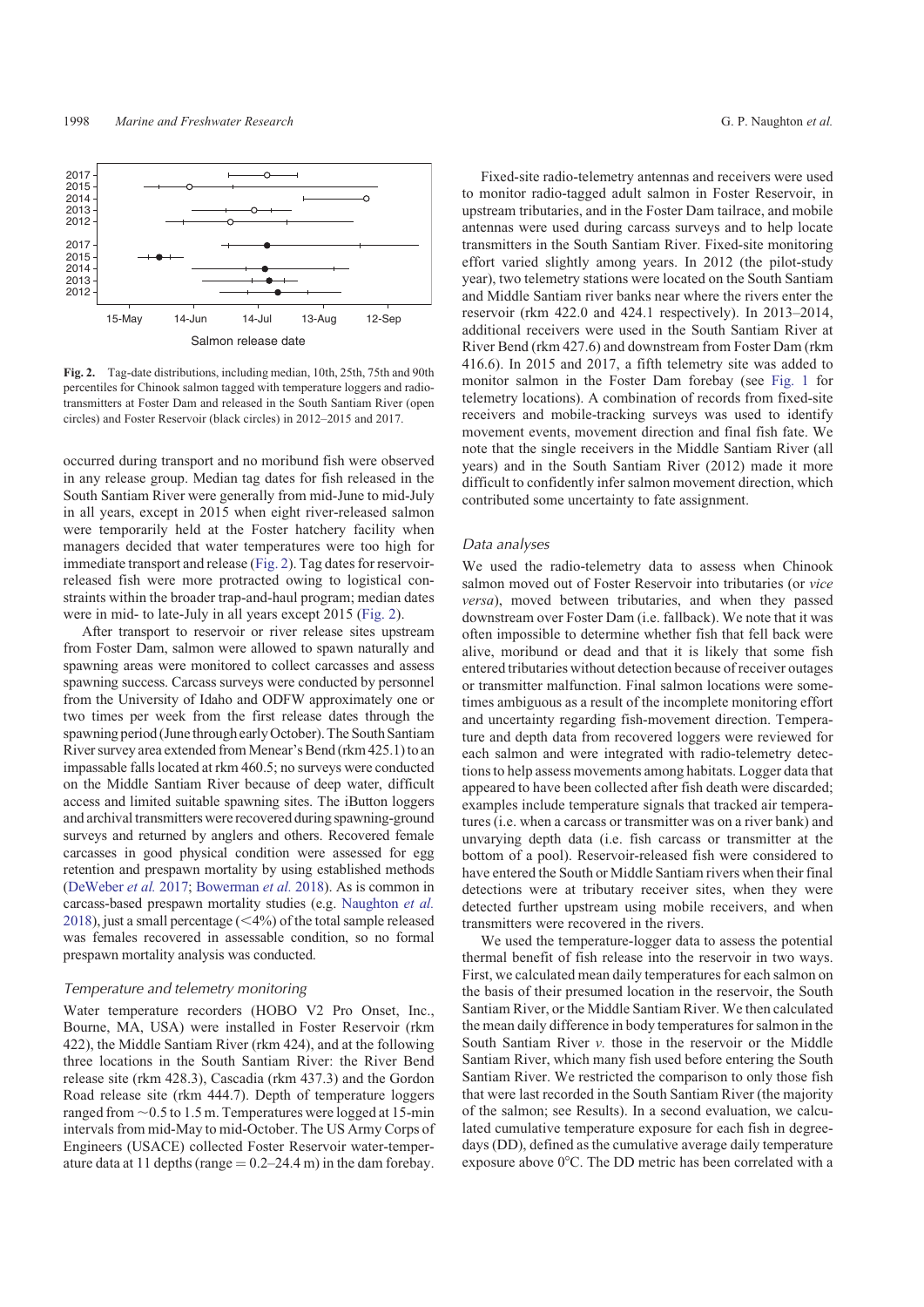

**Fig. 3.** Foster Reservoir mean daily water temperatures collected at 11 depths between 1 May and 30 September 2014 (top panel; US Army Corps of Engineers). Daily mean water temperatures in 2012–2015 and 2017 collected in South Santiam River at the Gordon Road release site (bottom panel). Dashed line at 18°C represents temperature considered to be physiologically stressful for adult Chinook salmon.

variety of physiological processes, and has been used in many adult-salmonid studies (e.g. [Wagner](#page-12-0) *et al.* 2005; [Mathes](#page-11-0) *et al.* [2010;](#page-11-0) [Keefer](#page-11-0) *et al.* 2015). For the reservoir-released individuals, we estimated what their cumulative DD would have been had they instead been released into the South Santiam River, by using the daily mean of all fish in the river on each date of the thermal history of the reservoir-released fish. The thermal 'benefit' was calculated as the difference between the observed DD and estimated DD for each fish.

We used Pearson's Chi-Square tests to compare the proportions of salmon that fell back at Foster Dam after release into the South Santiam *v*. into Foster reservoir. Linear regression was used to assess how DD accumulations were related to salmon release date and to the total number of days at large for each salmon. All statistical analyses were conducted using SAS (ver. 9.2, SAS Institute, Cary, NC, USA).

# Results

## Environmental temperatures

Mean daily water temperatures collected by the USACE at 11 depths in Foster Reservoir typically ranged from  $\sim$  19 to 21 $\degree$ C at 0.2 m below the surface and from  $\sim$ 8 to 10 $\degree$ C at 24 m. Annual near-surface maxima ranged from  $23.5$  to  $24.8^{\circ}$ C and typically occurred from early July to mid-August (Fig. 3). The reservoir thermocline was at  $\sim$  6–9 m and temperatures below 9 m generally remained  $\leq 15^{\circ}$ C in all years. Water temperatures in the South Santiam River upstream from the reservoir at the Gordon Road release site warmed seasonally from  $\sim$ 7–12°C in early June to  $\sim$ 18–20°C in mid-summer and then cooled through September and October. Patterns were similar at the River Bend monitoring site. Annual daily maxima ranged from  $18.5^{\circ}$ C in 2012 (17 August) to 20.8°C in 2015 (2 July; Fig. 3). Diel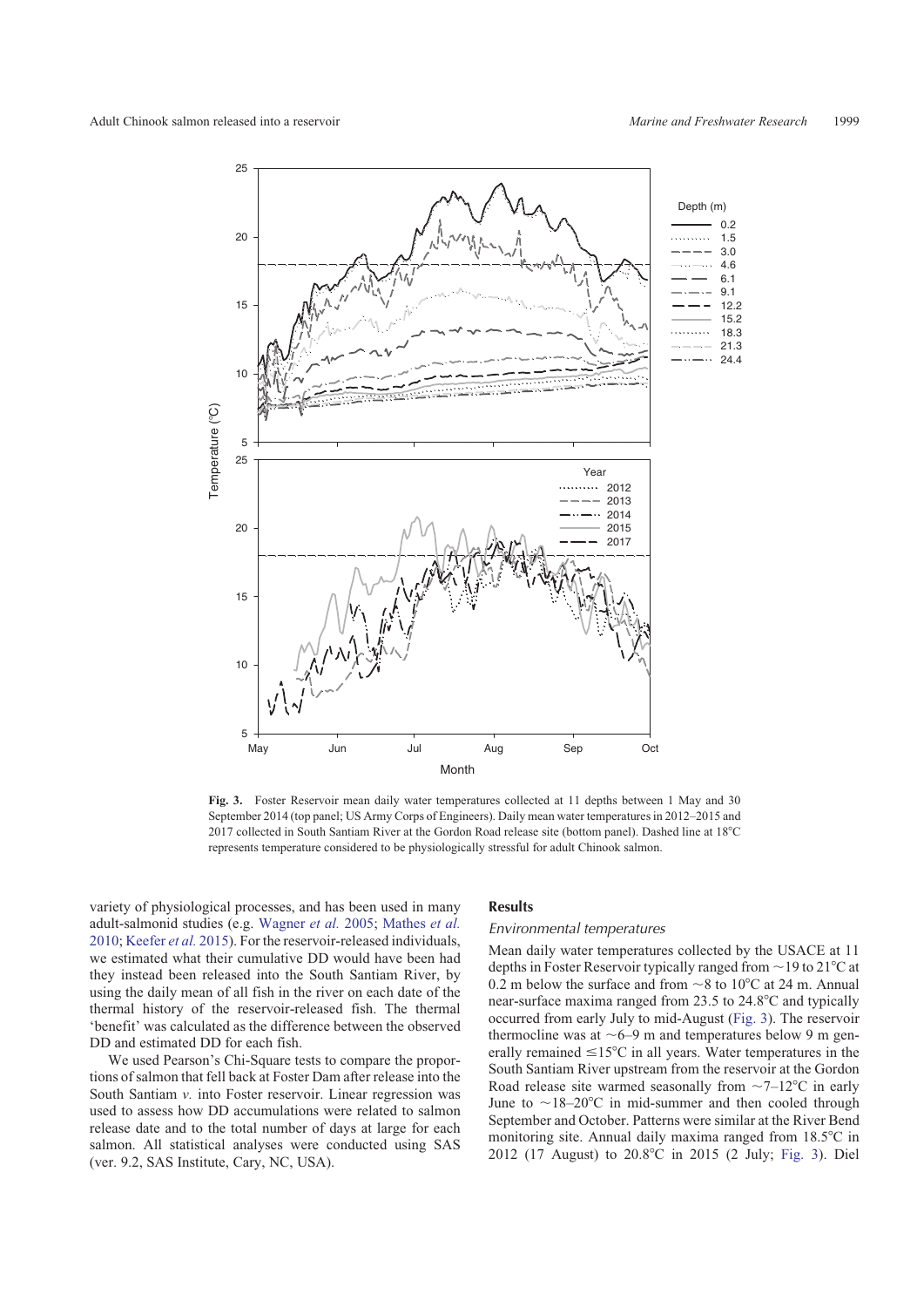| Table 1. Chinook salmon tagging, final distribution, and logger recovery summary |
|----------------------------------------------------------------------------------|
|                                                                                  |

<span id="page-5-0"></span>Annual numbers of Chinook salmon tagged with radio-transmitters and temperature loggers, the numbers and percentages last detected in the reservoir, in upstream tributaries, or in the Foster Dam tailrace, and the numbers of loggers recovered with usable temperature data (and depth data in 2017). The riverrelease group was released near Gordon Road ( $n = 61$ ) or River Bend ( $n = 41$ )

| Year  | Release site | $\sqrt{n}$ | Final detection, $n$ (%) |               |                |          | Number of loggers |
|-------|--------------|------------|--------------------------|---------------|----------------|----------|-------------------|
|       |              |            | Reservoir                | South Santiam | Middle Santiam | Tailrace | recovered         |
| 2012  | River        | 41         | 2(5)                     | 37(90)        | 1(2)           | 1(2)     | 6                 |
|       | Reservoir    | 33         | 14(42)                   | 11(33)        | 6(18)          | 2(6)     | $\overline{2}$    |
| 2013  | River        | 25         |                          | 25(100)       |                |          | 6                 |
|       | Reservoir    | 50         | 7(14)                    | 30(60)        | 7(14)          | 6(12)    | 3                 |
| 2014  | River        | 8          |                          | 8(100)        |                |          | 5                 |
|       | Reservoir    | 44         | 3(7)                     | 19(43)        | 12(27)         | 10(23)   | 15                |
| 2015  | River        | 23         |                          | 23(100)       |                |          | 14                |
|       | Reservoir    | 14         | 1(7)                     | 6(43)         | 5(36)          | 2(14)    | $\overline{4}$    |
| 2017  | River        | 5          |                          | 5(100)        |                |          | 4                 |
|       | Reservoir    | 19         | 1(5)                     | 15(79)        | 1(5)           | 2(11)    | 9                 |
| Total | River        | 102        | 2(2)                     | 98 (96)       | 1(1)           | 1(1)     | 35                |
|       | Reservoir    | 160        | 26(16)                   | 81 (51)       | 31(19)         | 22(14)   | 33                |

variation in temperature was greater in the South Santiam River than in the reservoir hypolimnion.

## Chinook salmon sample summary

In total, 262 adult Chinook salmon were tagged with radiotransmitters and temperature loggers over the 5 study years; 160 were released in Foster Reservoir and 102 were released in the South Santiam River above the reservoir (Table 1). We recovered 33 (21%) radio-archival tag pairs from reservoir-released fish and 35 (34%) from fish released into the South Santiam River. Logger data from seven reservoir-released salmon were excluded from temperature analyses because salmon were last recorded in the Middle Santiam River  $(n = 1)$  or downstream from Foster Dam  $(n = 6)$ . Across years, we recovered four riverreleased and five reservoir-released females whose carcasses were in good enough condition to assess egg retention. Prespawn mortality estimates for the two groups were 75 and 80% respectively.

# Hypothesis 1: reservoir-released salmon will enter tributaries

Reservoir-released salmon entered tributaries, although proportionately fewer reservoir-released salmon than river-released salmon were last detected in tributaries. Of the 160 radio-tagged salmon released in Foster reservoir over 5 years, 70% were last detected in an upstream tributary *v.* 97% of the 102 salmon released directly into the South Santiam River (Table 1). Across years, 51% of reservoir-released fish were last detected in the South Santiam River (33–79% per year) and 19% were last detected in the Middle Santiam River (5–36% per year). Salmon that did not enter tributaries were last detected in the reservoir (5–42% per year) or downstream from Foster Dam (6–23% per year). Many salmon were recorded moving between the South and Middle arms of the reservoir, before eventually entering and apparently remaining in a tributary.

The time that reservoir-released salmon spent in the reservoir was highly variable within and among years [\(Fig. 4](#page-6-0)). With all

years combined, salmon spent median times of 13.2 days  $(\text{range} = 0 - 131 \text{ days}, n = 78)$  before entering the South Santiam River and 14.8 days (range  $=$  4–114 days,  $n = 30$ ) before entering the Middle Santiam River. With fish from the two tributaries combined within year, median reservoir residence times were 6.5 days (2012), 35.4 days (2013), 10.9 days (2014), 92.5 days (2015) and 7.7 days (2017). The very long residence times in 2015 were due, at least in part, to earlier arrival and release timing in that year (see [Fig. 2\)](#page-3-0). More generally, salmon released early in the season in all years were more likely to have longer reservoir-residence times than those released in August and September [\(Fig. 4](#page-6-0)).

## Hypothesis 2: fallback rate between release groups

Reservoir-released salmon fell back past Foster Dam at a higher rate than did river-released salmon. Across years, 13.8% of 160 reservoir-released salmon fell back at Foster Dam *v.* 1.0% of 102 river-released fish (Pearson's  $\chi^2 = 12.7$ ,  $P = 0.0004$ ). Annual fallback estimates for the reservoir group ranged from 6.1% in 2012 to 22.7% in 2014. Sample size limited statistical power in individual years (annual:  $0.\vec{6} \le \chi^2 \le 3.5$ ,  $0.062 \le P \le 0.449$ ).

## Hypothesis 3: thermal exposure between release groups

In total, 61 salmon with archival data were last detected in the South Santiam River and had thermal histories that averaged 53.9 days (range  $= 7-116$  days). Body temperatures of salmon released into the South Santiam River generally tracked ambient river temperatures, with clear diel fluctuations and additional variation related to the river segment that the fish occupied (i.e. upstream reaches and reaches with tributaries tended to be slightly cooler than reaches closer to the reservoir). Thermal histories of reservoir-released salmon showed considerable among-individual variation in behaviour. Some fish quickly entered tributaries, some moved among several thermal layers in the reservoir, and others moved between the South and Middle Santiam branches of the reservoir [\(Fig. 5](#page-6-0)). The pressure-sensor loggers used in 2017 helped confirm that salmon had frequent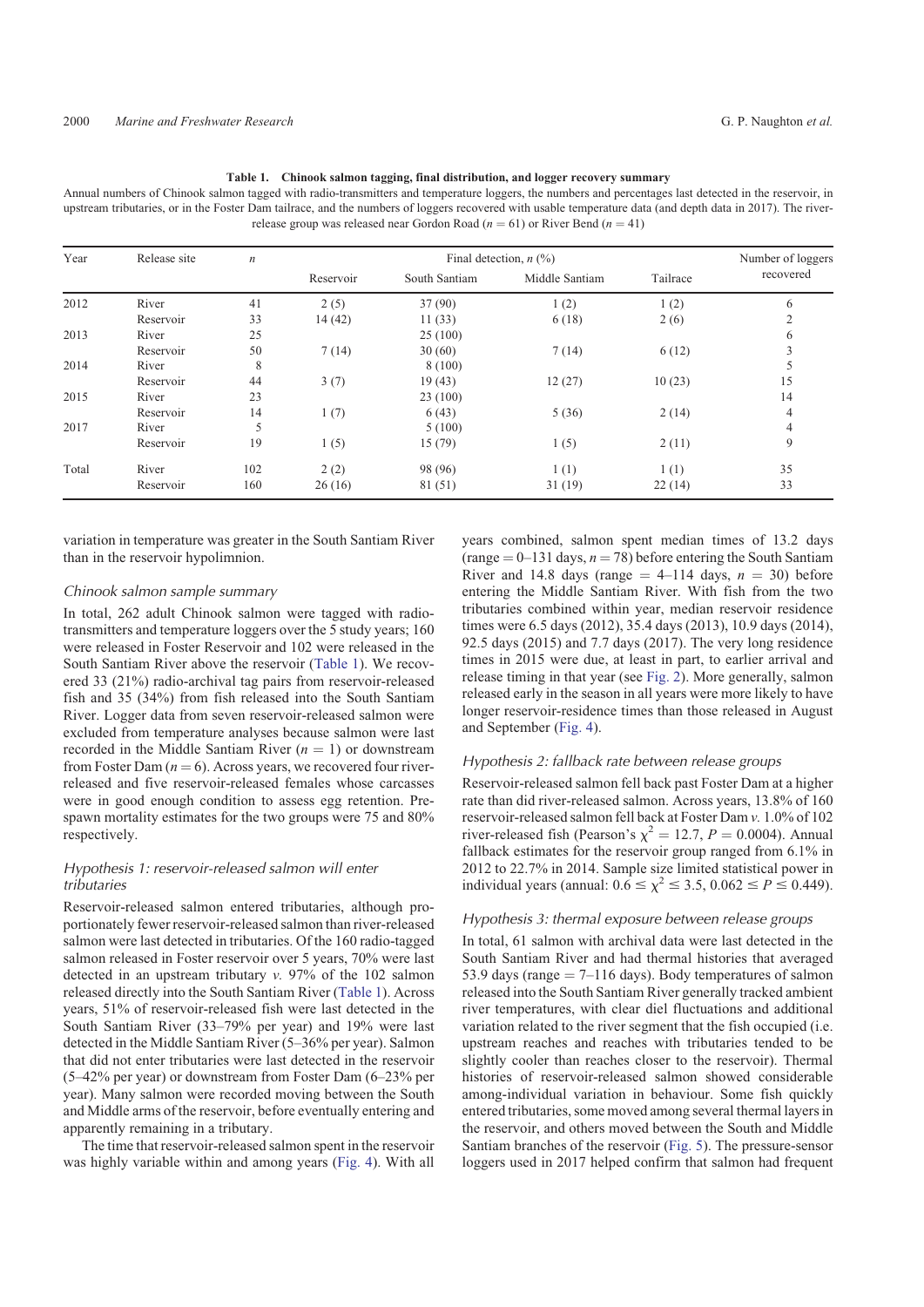<span id="page-6-0"></span>

**Fig. 4.** Relationship between Chinook salmon release date and the time (days) that fish spent in the reservoir before entering either the South Santiam River (grey symbols) or Middle Santiam River (black symbols) in 2012–2017 (left panel). Box plots (5th, 10th, 25th, 50th, 75th, 90th, 95th percentiles) show annual reservoir residence times for salmon from both tributaries (right panel).



Fig. 5. Mean hourly temperature (°C, black lines) and depth (m, grey lines) profiles of two logger-tagged Chinook salmon that were released in the Foster Reservoir and eventually entered the South Santiam River upstream from the reservoir in 2017. Labels indicate blocks of time when salmon were likely to be in the reservoir (RES), Middle Santiam River (MSR) or South Santiam River (SSR), on the basis of thermal profiles and telemetry detections.

vertical movements in the reservoir and also appeared to routinely move from shallow runs and riffles in the South Santiam River into deeper pools (Fig. 5).

Chinook salmon were generally  $\sim$ 3–6 $\degree$ C cooler in the reservoir than in the South Santiam River on most days from late May through early September [\(Fig. 6](#page-7-0)). Exceptions occurred when individuals were in near-surface reservoir water (see 2012 panel in [Fig. 6](#page-7-0)) and when fish were temporarily within the influence of the much colder Middle Santiam River (Fig. 5, [6](#page-7-0)).

Cumulative thermal exposure was strongly, positively correlated with days at large and negatively correlated with fish release date for both release groups, as expected ([Fig. 7](#page-8-0)). In linear regressions, release date explained 53–54% of the DD variation for the two release groups and days at large explained 97–98% of the variation. Slopes of the regression lines for days at large indicated that reservoir-released fish accumulated lower DD totals than did river-released fish across the range of observed values. Across years, the 26 reservoir-released salmon with recovered loggers that eventually entered the South Santiam River were at large for 63 days, on average, and accumulated from 167 to 1913 DD (mean  $= 931$  DD, s.d.  $= 544$  DD). The 35 riverreleased fish were at large for 47 days, on average, and accumulated from 115–1585 DD (mean = 765 DD, s.d. = 488 DD).

In the thermal-benefit analysis for the 26 reservoir-released salmon that entered the South Santiam River, 19 fish (73%) accumulated fewer DD than we estimated they would have accumulated had they been released directly into the South Santiam River ([Fig. 7\)](#page-8-0). Individual benefits tended to be highest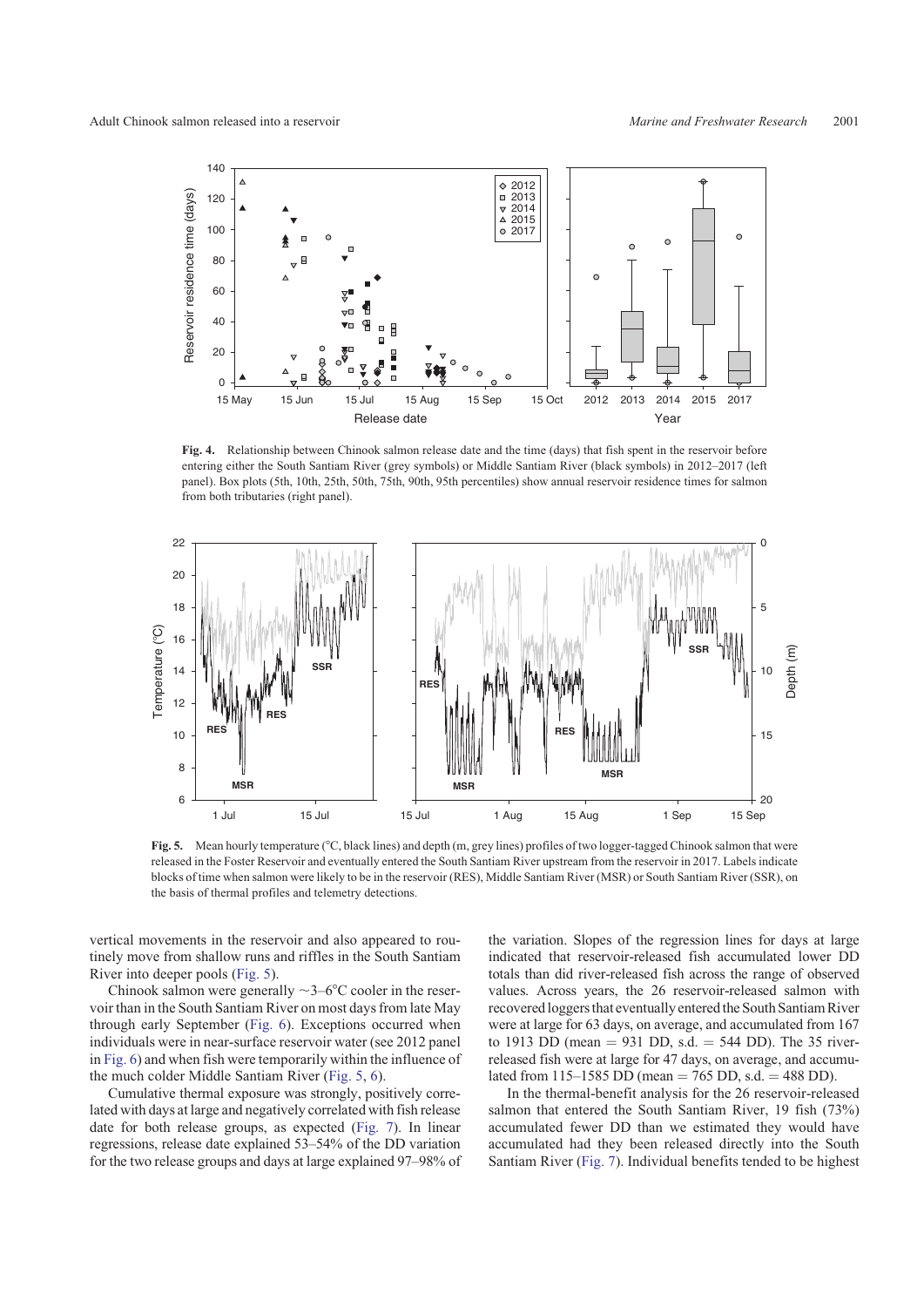<span id="page-7-0"></span>

**Fig. 6.** Mean daily body temperatures of logger-tagged Chinook salmon recorded while they were in Foster Reservoir (black circles), the South Santiam River upstream from the reservoir (grey circles) or the Middle Santiam River (white circles). All reservoir-released salmon depicted here eventually entered the South Santiam River. Annual sample sizes in [Table 1.](#page-5-0)

for fish released early in the season, with a general decline as the release date increased. No clear pattern was evident in the relationship between time at large and individual benefits. The difference between observed and estimated DD accumulations for the 19 fish with a thermal benefit ranged from 11 to 392 DD (mean  $= 107$  DD, s.d.  $= 98$  DD). Differences for the seven fish with a thermal deficit ranged from  $-109$  DD to  $-3$  DD  $(\text{mean} = -54 \text{ DD}, \text{s.d.} = 47 \text{ DD})$ ; differences for all 26 salmon averaged 64 DD (s.d.  $=$  113).

## Discussion

The present study provided important data regarding a strategy to improve the success of a Chinook salmon trap-and-haul reintroduction program. The combination of radio-telemetry and salmon-borne biologgers led us to affirm two of our three hypotheses. First, adult salmon released into a deep reservoir downstream from historical spawning sites entered upstream tributaries before or during the typical spawning period for the population; second, reservoir-released salmon exhibited extended thermoregulatory behaviours by selecting water considerably cooler than the water available near the reservoir surface or in upstream spawning reaches. Release into the reservoir also may have increased the rate of fallback because only one river-released salmon fell back past the barrier dam during the five study years, but some reservoir-released salmon fell back each year. That Chinook salmon extensively used the thermal refuge provided by the reservoir suggests that direct release into the reservoir may be a viable strategy to directly reduce thermal exposure and indirectly reduce the incidence of prespawn mortality, a serious potential constraint on reestablishment of the study population. We anticipate that releasing adult salmon into reservoirs may be effective in many similar dammed river systems where warm water temperatures are a challenge for salmon conservation.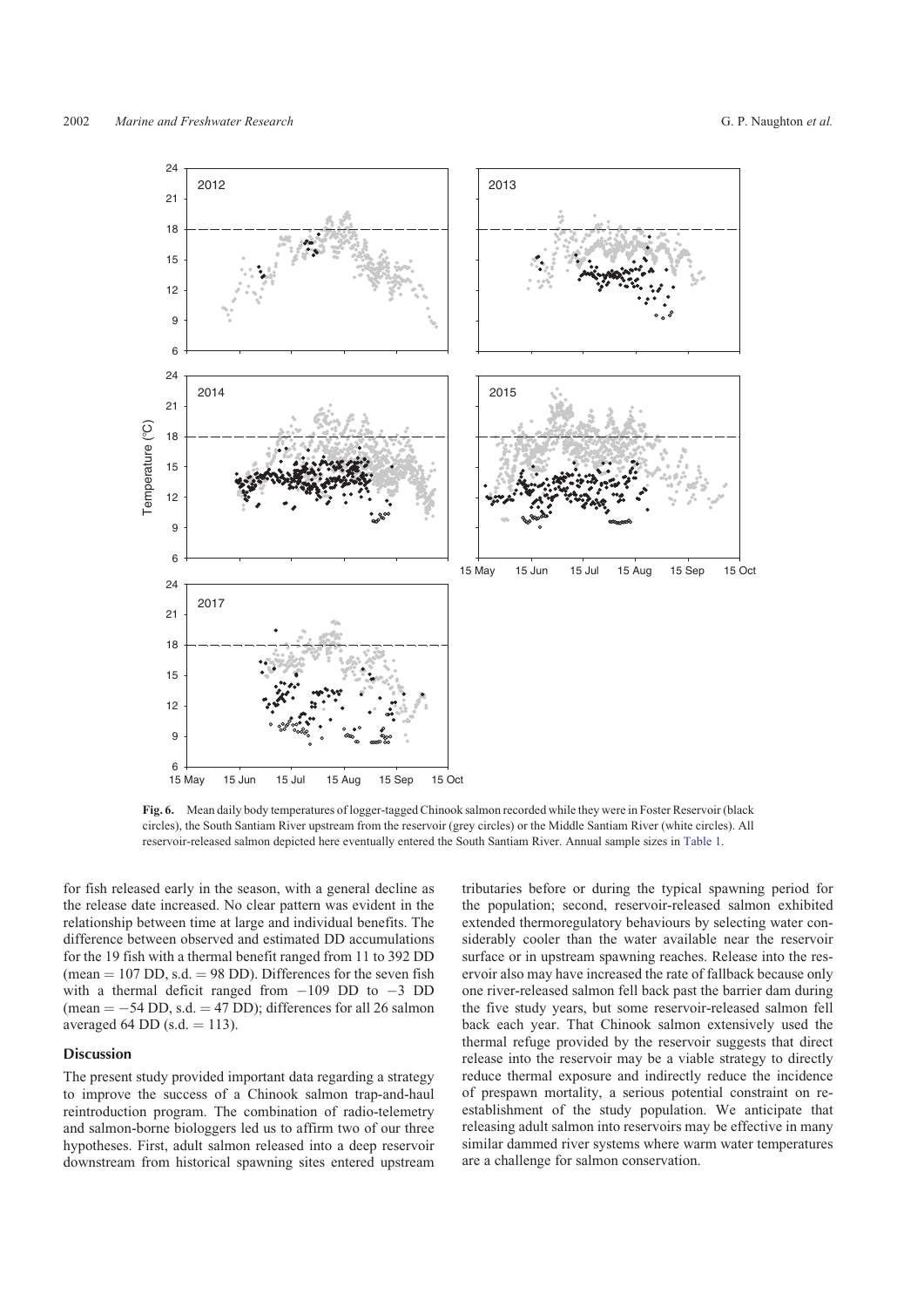<span id="page-8-0"></span>

**Fig. 7.** Degree-day (DD) accumulations by logger-tagged Chinook salmon released in the South Santiam River (grey circles) or Foster Reservoir (black circles) in relation to release date (top left) and the number of days loggers collected salmon body-temperature data (top right), 2012–2017. Regression lines in the top panels are dashed for river-released fish and solid for reservoir-released fish. Bottom panels show the total estimated thermal benefit (positive values) or cost (negative values) for salmon released into the reservoir relative to mean thermal load of salmon in the tributary, expressed in DD. Only salmon that eventually entered the South Santiam River were included.

# Tributary entry

A substantial majority (70%) of reservoir-released Chinook salmon eventually entered either the South or Middle Santiam River upstream from the reservoir. The 70% estimate is a minimum measure of escapement to tributaries given the limited monitoring effort (i.e. a single antenna per tributary in some years). We were particularly likely to underestimate tributary entry in 2012, a pilot study year when only  $\sim$  51% of the 33 reservoir-released salmon were detected upstream. Across years,  $\sim$ 16% of reservoir-released fish were last detected in the reservoir; the fate of these salmon was unknown, but may have included premature mortality, unreported fisheries harvest, undetected tributary entry, or undetected downstream fallback. This level of uncertainty regarding final fates is fairly typical for radio-telemetry studies of adult salmon because carcasses are infrequently recovered and monitoring gaps occur for a variety of reasons [\(Keefer](#page-11-0) *et al.* 2005; [Patterson](#page-11-0) *et al.* 2007; [Naughton](#page-11-0) *[et al.](#page-11-0)* 2018). Unaccounted-for fish are particularly likely when tagged samples are at large for weeks to months and when the study area is large, as was the case in the present study.

Importantly, last detection in a tributary should not be considered equivalent to successful spawning. Although 70% of reservoir-released fish were last detected in tributaries *v.* 97% of river-released fish, the overall spawning success of both groups was unknown. Recent estimates of prespawn mortality for Chinook salmon released directly into the South Santiam River above the reservoir averaged 28% over 5 years, and was especially high (74%) in 2013 [\(DeWeber](#page-10-0) *et al.* 2017). An effective assessment of whether release into the reservoir affected spawning success would require recovery of far more female carcasses from both river- and reservoir-release groups than was possible here, preferably in a paired-release study design. If more tagged carcasses could be collected, one could also directly test whether thermal-exposure histories differed among successful *v.* unsuccessful spawners.

More Chinook salmon were last detected in the Middle Santiam River than we expected, and this is an area of uncertainty. The short reach between the reservoir and Green Peter Dam is difficult to access and so we did not attempt carcass or mobile telemetry surveys there and do not know whether any salmon last detected at the Middle Santiam receiver spawned in the river. Potential fates for this group include: (1) successful spawning; (2) natural mortality in the river or reservoir; (3) illegal harvest in the large recreational fishery that occurs in the lower Middle Santiam River and reservoir; (4) undetected fallback at Foster Dam; or (5) undetected entry into the South Santiam River. Non-detection is a possibility, given potential transmitter loss during the weeks to months between reservoir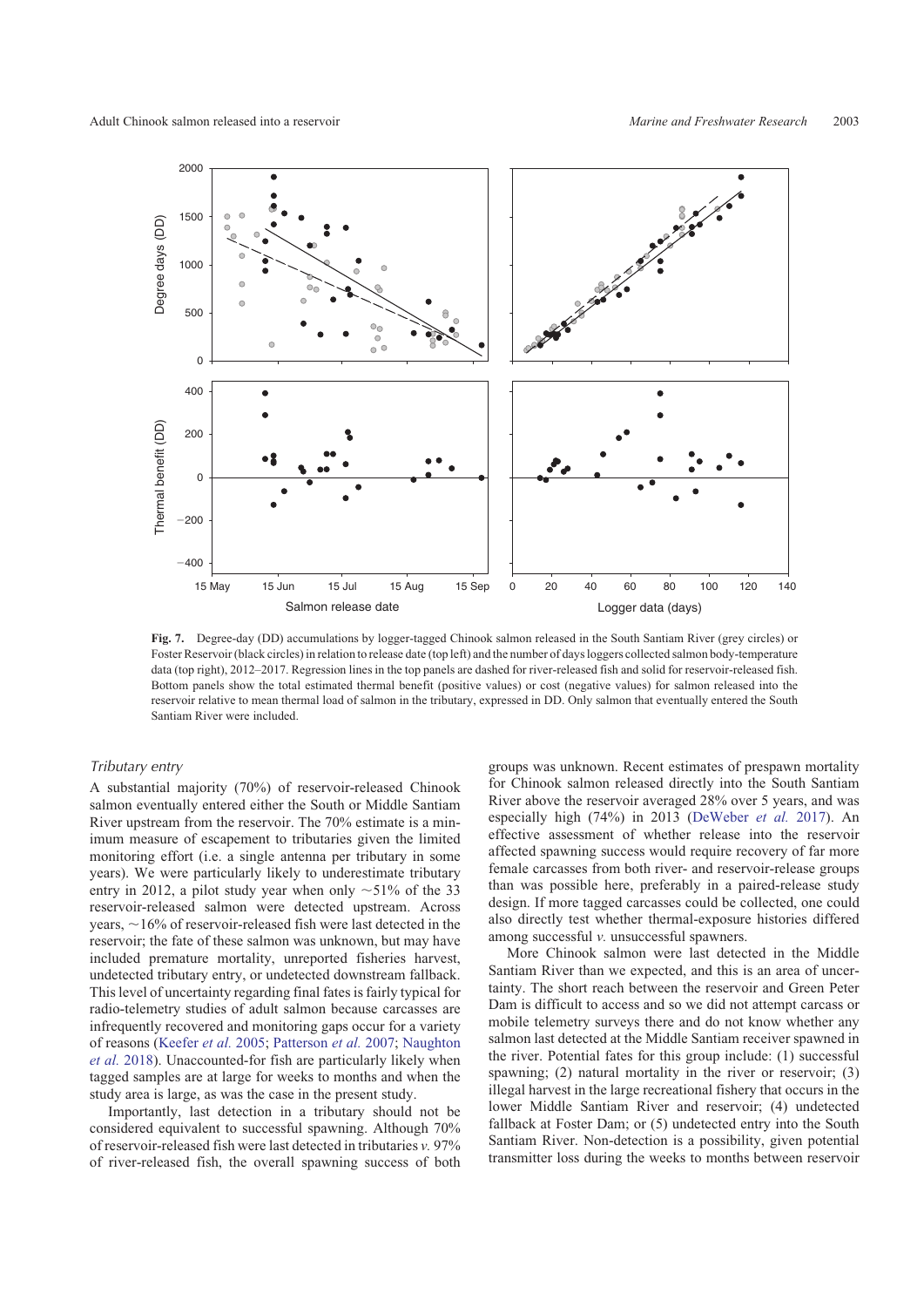release and the onset of spawning. Regardless, if the group last detected in the Middle Santiam River was mostly unsuccessful, then the overall efficacy of releasing adults into the reservoir would be substantially reduced. Future studies should attempt to resolve this uncertainty.

#### Downstream fallback

A concern regarding in-reservoir releases is that some fish may fall back past the dam after release. Fallback by reservoirreleased salmon was recorded in all years and ranged from 6 to 23%. Our results are similar to those of Kock *et al.* [\(2016\)](#page-11-0) who found that 19% of adult Chinook salmon released in the reservoir upstream from Cowlitz Falls Dam (Washington, USA) fell back, *v.* 15% of those released in the Cowlitz River above the reservoir. Fallback percentages in our study were also comparable to those reported for Chinook salmon at dams with adult fishways. For example, Boggs *et al.* [\(2004\)](#page-10-0) found that fallback percentages for spring-run Chinook salmon at four Columbia River (Oregon–Washington, USA) dams ranged from 1 to 15% annually. However, the negative consequences of falling back at dams such as Foster Dam or Cowlitz Falls Dam is potentially higher because fish cannot re-ascend via fishways and fallback routes are often limited to high-head spillways or powerhouses.

It is unclear why Chinook salmon in our study fell back at Foster Dam, but one hypothesis is that their natal site was downstream from the dam and fallback was related to homing or orientation. In a genetic parentage study, Evans *et al.* [\(2016\)](#page-10-0) found that up to 35% of Chinook salmon adults in the South Santiam River trap-and-haul program were not produced upstream from Foster Dam. Reservoir-released fish that originated downstream may actively search for natal sites, which is common near spawning areas ([Dittman](#page-10-0) *et al.* 2010). Lacking familiar olfactory cues, some may eventually find downstream routes at dams and fall back, a behaviour that is sometimes referred to as 'overshoot' fallback in regulated rivers [\(Keefer](#page-11-0) *[et al.](#page-11-0)* 2008). Distinguishing between volitional fallback by adults attempting to return to downstream natal sites *v.* incidental fallback by entrainment is an important information gap in the South Santiam River trap-and-haul program. Insomuch as possible, a cost–benefit analysis of salmon release into the reservoir should consider volitional fallback by downstreamorigin fish differently from entrained fallback by upstreamorigin fish. For example, management agencies in the Willamette River Basin are moving towards treating some areas above dams as 'wild-fish sanctuaries' in an effort to minimise hatchery–wild fish interactions and maximise the potential for local adaptation to habitats upstream from dams ([US Army](#page-12-0) [Corps of Engineers 2007\)](#page-12-0). Thus, fallback fish could be an undesirable loss of transported fish from the translocated population or may be net beneficial if those salmon had originated from downstream populations and strayed into the transport trap. Volitional fallback may effectively reduce introduction of non-natal spawners, including unrecognised hatchery-origin or hatchery-wild hybrids.

## Thermal benefits of fish release into the reservoir

The Chinook salmon thermal histories we collected clearly indicated that Foster Reservoir provided a thermal refuge from exposure to potentially acutely stressful temperatures in the South Santiam River during the critical period preceding spawning. Salmon released in the reservoir rarely experienced temperatures  $>18^{\circ}$ C while in the reservoir, and those that surpassed this threshold appeared to only briefly enter near-surface reservoir waters. In contrast, some river-released individuals had maxima of  $>19-20$ °C in the river in all years and several had body temperatures of  $>22^{\circ}$ C in 2015 when South Santiam River temperatures approached record high levels. Temperatures greater than  $\sim$ 18°C are generally considered stressful for adult Chinook salmon [\(Coutant 1977;](#page-10-0) [McCullough](#page-11-0) *et al.* 2001; [Richter and Kolmes 2005\)](#page-12-0), so release into the reservoir provided individual salmon refuge from stressfully high temperatures for days to weeks within each year.

The cumulative thermal benefit of time spent in the reservoir was substantial for some salmon. Median reservoir residence time was  $\sim$ 2 weeks over the full study, but many individuals remained in the reservoir for many weeks and even months before moving upstream for presumed spawning in late summer and fall. The recovered temperature loggers indicated that reservoir-released salmon were exposed to  $\sim$ 3–6 fewer DD per day than fish released in the river, which translated to a DD benefit averaging 64 DD and ranging as high as 392 DD; this translated to a  $\sim$ 12% reduction in total thermal accumulation, on average. On the basis of the median reservoir residence times of all radio-tagged salmon that entered tributaries ( $\sim$ 14 days), we further estimated that fish were likely to accrue benefits ranging from 42 to 84 DD on the basis of daily benefits of  $3-6^{\circ}$ C. Salmon with longer reservoir residencies (i.e. 30–60 days) may have accrued benefits of 90–360 DD. We expect that the thermal benefits of release into the reservoir were highest in 2015, when South Santiam River temperatures were exceptionally warm, migration timing was early, and prespawn holding durations were longer than average.

There is considerable empirical support for the relationship between the cumulative temperature exposure of salmonids and increased risk of lethal and sublethal effects from bacterial and fungal infections and pathogens (e.g. [Kocan](#page-11-0) *et al.* 2004; [Brad](#page-10-0)ford *[et al.](#page-10-0)* 2010; Kent *[et al.](#page-11-0)* 2013). Although DD thresholds are somewhat arbitrary, exposures as low as 500 DD have been predictive of disease expression and prespawn mortality in some populations ([Wagner](#page-12-0) *et al.* 2005; [Mathes](#page-11-0) *et al.* 2010). Previous research showed that South Santiam River Chinook salmon accumulate several hundred to  $>1000$  DD during their migration through the Willamette and South Santiam rivers and many encounter temperatures >18°C before reaching Foster Dam [\(Keefer](#page-11-0) *et al.* 2015). Similarly high acute and cumulative exposure occurs for Chinook salmon returning to other Willamette River tributaries ([Keefer](#page-11-0) *et al.* 2015); pathogen loads in these populations can be very high [\(Benda](#page-10-0) *et al.* [2015\)](#page-10-0), and prespawn mortality rates have been among the highest recorded for the species ([Keefer](#page-11-0) *et al.* 2010; [Bowerman](#page-10-0) *[et al.](#page-10-0)* 2016, [2018;](#page-10-0) [DeWeber](#page-10-0) *et al.* 2017). The very high cumulative temperature exposure before trap-and-haul suggests to us that better management strategies to minimise exposure after release are needed.

Release into reservoirs allows transported fish the opportunity to find and use cool- and cold-water sources, thereby taking advantage of a highly adaptive thermoregulatory behaviour.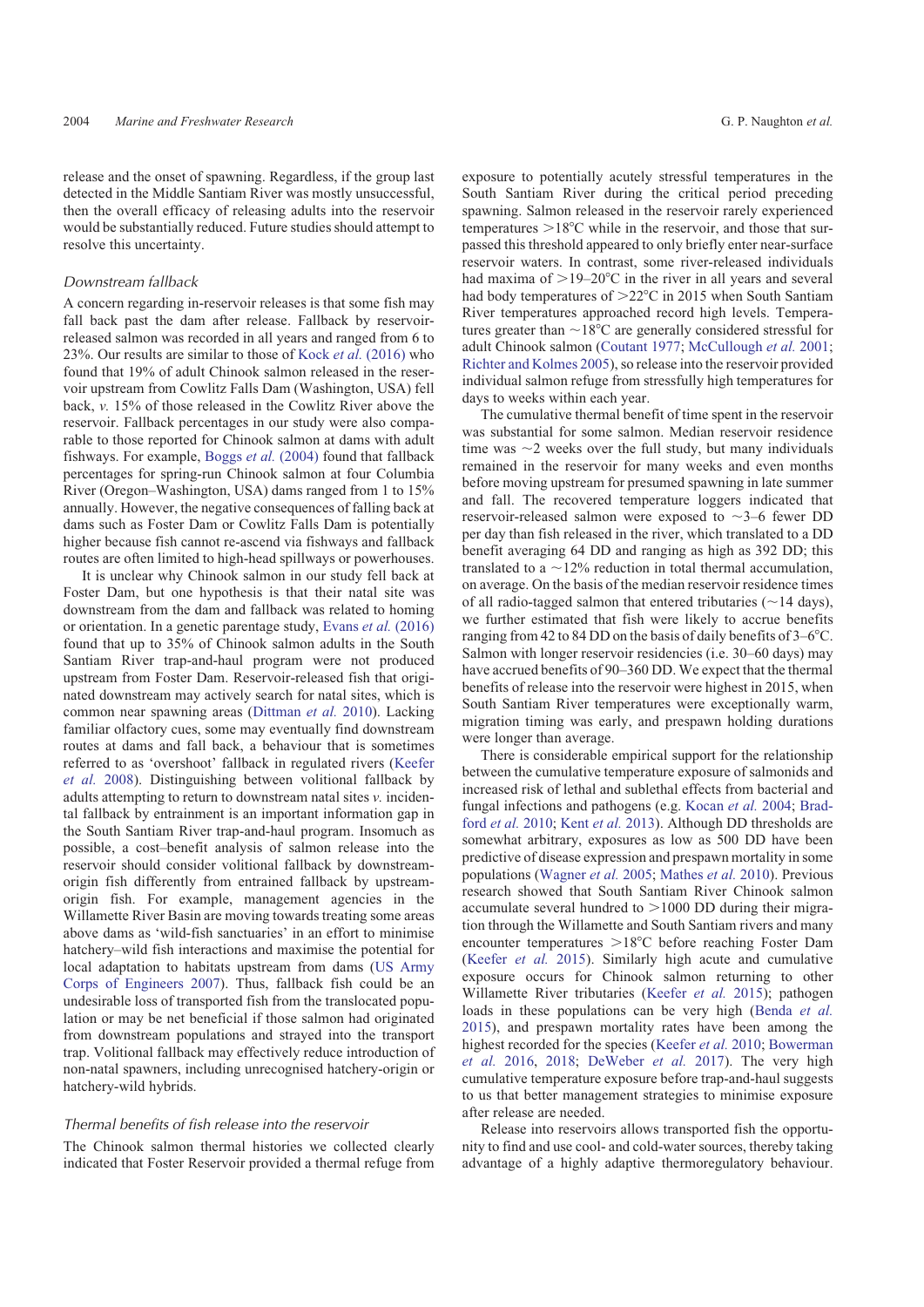<span id="page-10-0"></span>Adult Chinook salmon released into a reservoir *Marine and Freshwater Research* 2005

In our study, Foster Reservoir and the Middle Santiam River provided large and stable thermal refuges for South Santiam River Chinook salmon. These cool and cold sites provide a clear opportunity for managers of the South Santiam River trap-andhaul program to reduce temperature exposure during the final stages of migration. Notably, the wider scope for behavioural thermoregulation in the reservoir, (i.e. greater opportunity for salmon to select preferred temperatures) may have provided benefits beyond the absolute reduction in thermal accumulation. Parallel opportunities exist in other deep-water reservoirs in the Willamette River basin and in many salmonid-bearing river systems of the western United States and Canada. Nonetheless, we recommend monitoring for trade-offs between benefits and potential costs to releasing fish in reservoirs, including hypolimnetic dissolved-oxygen concentration in mesotrophic and eutrophic systems, relative fishing pressure between tributary and reservoir habitats, and potential for fallback before implementation of a release program. The tactic may also be viable for other temperature-sensitive migratory species in fragmented river systems worldwide.

#### Conflicts of interest

The authors declare that they have no conflicts of interest.

## Acknowledgements

Many people assisted with work on this study and its successful completion was made possible through their efforts. This project was funded by the US Army Corps of Engineers (USACE). We thank: Michael Jepson, Mark Morasch, Charles Erdman, Jeff Garnett, Eric Johnson, Grant Brink, Eric Powell, Dan Joosten, Karen Johnson, Mike Turner, Ryan Mann and Chuck Boggs (University of Idaho) for assisting with field work and data collection; David Griffith, Rich Piaskowski, Fenton Khan and Robert Wertheimer (USACE Portland District); special thanks go to Brett Boyd (ODFW) for logistical support at Foster Hatchery and transporting fish to release sites; Mike Sinnott, Justin Huff, Dan Coffman, Naomi Halpern, Reed Fischer and Bob Mapes (ODFW), for assistance with spawning ground surveys, tagging and data collection. Permitting and animal care procedures were facilitated by Joy Vaughn, Michele Weaver, Shivonne Nesbit, Holly Huchko (ODFW), Stephanie Burchfield, Kim Hatfield, Diana Dishman (NOAA-Fisheries), Bonnie Johnson (US Fish & Wildlife Service), and the UI Animal Care and Use Committee. This study was conducted under Cooperative Ecosystems Study Unit (CESU) agreement CESU W912HZ-12-2-0004 funded by the USACE, Portland District.

#### References

- Agostinho, A. A., Pelicice, F. M., and Gomes, L. C. (2008). Dams and the fish fauna of the Neotropical region: impacts and management related to diversity and fisheries. *Brazilian Journal of Biology* **68**, 1119–1132. doi[:10.1590/S1519-69842008000500019](http://dx.doi.org/10.1590/S1519-69842008000500019)
- Anderson, J. H., Pess, G. R., Carmichael, R. W., Ford, M. J., Cooney, T. D., Baldwin, C. M., and McClure, M. M. (2014). Planning Pacific salmon and steelhead reintroduction aimed at long-term viability and recovery. *North American Journal of Fisheries Management* **34**, 72–93. doi[:10.1080/02755947.2013.847875](http://dx.doi.org/10.1080/02755947.2013.847875)
- Armstrong, J. B., Ward, E. J., Schindler, D. E., and Lisi, P. J. (2016). Adaptive capacity at the northern front: sockeye salmon behaviourally thermoregulate during novel exposure to warm temperatures. *Conservation Physiology* **4**, cow039. doi[:10.1093/CONPHYS/COW039](http://dx.doi.org/10.1093/CONPHYS/COW039)
- Benda, S. E., Naughton, G. P., Caudill, C. C., Kent, M. L., and Schreck, C. B. (2015). Cool, pathogen-free refuge lowers pathogen-associated prespawn mortality of Willamette River Chinook salmon. *Transactions of*

*the American Fisheries Society* **144**, 1159–1172. doi[:10.1080/00028487.](http://dx.doi.org/10.1080/00028487.2015.1073621) [2015.1073621](http://dx.doi.org/10.1080/00028487.2015.1073621)

- Berman, C. H., and Quinn, T. P. (1991). Behavioural thermoregulation and homing by spring chinook salmon, Oncorhynchus tshawytscha (Walbaum), in the Yakima River. *Journal of Fish Biology* **39**, 301–312. doi[:10.1111/J.1095-8649.1991.TB04364.X](http://dx.doi.org/10.1111/J.1095-8649.1991.TB04364.X)
- Boggs, C. T., Keefer, M. L., Peery, C. A., Bjornn, T. C., and Stuehrenberg, L. C. (2004). Fallback, reascension and adjusted fishway escapement estimates for adult chinook salmon and steelhead at Columbia and Snake River dams. *Transactions of the American Fisheries Society* **133**, 932–949. doi[:10.1577/T03-133.1](http://dx.doi.org/10.1577/T03-133.1)
- Bowerman, T., Keefer, M. L., and Caudill, C. C. (2016). Pacific salmon prespawn mortality: patterns, methods, and study design considerations. *Fisheries* **41**, 738–749. doi:[10.1080/03632415.2016.1245993](http://dx.doi.org/10.1080/03632415.2016.1245993)
- Bowerman, T., Roumasset, A., Keefer, M. L., Sharpe, C. S., and Caudill, C. C. (2018). Prespawn mortality of female Chinook salmon increases with water temperature and percent hatchery origin. *Transactions of the American Fisheries Society* **147**, 31–42. doi[:10.1002/TAFS.10022](http://dx.doi.org/10.1002/TAFS.10022)
- Bradford, M. J., Lovy, J., Patterson, D. A., Speare, D. J., Bennett, W. R., Stobbart, A. R., and Tovey, C. P. (2010). *Parvicapsula minibicornis* infections in gill and kidney and the premature mortality of adult sockeye salmon (*Oncorhynchus nerka*) from Cultus Lake, British Columbia. *Canadian Journal of Fisheries and Aquatic Sciences* **67**, 673–683. doi[:10.1139/F10-017](http://dx.doi.org/10.1139/F10-017)
- Coutant, C. C. (1977). Compilation of temperature preference data. *Journal of the Fisheries Research Board of Canada* **34**, 739–745. doi:[10.1139/](http://dx.doi.org/10.1139/F77-115) [F77-115](http://dx.doi.org/10.1139/F77-115)
- DeHaan, P. W., and Bernall, S. R. (2013). Spawning success of bull trout transported above main-stem Clark Fork River dams in Idaho and Montana. *North American Journal of Fisheries Management* **33**, 1269–1282. doi[:10.1080/02755947.2013.839971](http://dx.doi.org/10.1080/02755947.2013.839971)
- DeWeber, J. T., Peterson, J. T., Sharpe, C., Kent, M. L., Colvin, M. E., and Schreck, C. B. (2017). A hidden-process model for estimating prespawn mortality using carcass survey data. *North American Journal of Fisheries Management* **37**, 162–175. doi[:10.1080/02755947.2016.](http://dx.doi.org/10.1080/02755947.2016.1245223) [1245223](http://dx.doi.org/10.1080/02755947.2016.1245223)
- Dittman, A. H., May, D., Larsen, D. A., Moser, M. L., Johnston, M., and Fast, D. (2010). Homing and spawning site selection by supplemented hatchery- and natural-origin Yakima River spring Chinook salmon. *Transactions of the American Fisheries Society* **139**, 1014–1028. doi[:10.1577/T09-159.1](http://dx.doi.org/10.1577/T09-159.1)
- Donaldson, M. R., Cooke, S. J., Patterson, D. A., Hinch, S. G., Robichaud, D., Hanson, K. C., Olsson, I., Crossin, G. T., English, K. K., and Farrell, A. P. (2009). Limited behavioural thermoregulation by adult uprivermigrating sockeye salmon (*Oncorhynchus nerka*) in the Lower Fraser River, British Columbia. *Canadian Journal of Zoology* **87**, 480–490. doi[:10.1139/Z09-032](http://dx.doi.org/10.1139/Z09-032)
- Evans, M. L., Jonson, M. A., Jacobson, D., Wang, J., Hogansen, M., and O'Malley, K. G. (2016). Evaluating a multi-generational reintroduction program for threatened salmon using genetic parentage analysis. *Canadian Journal of Fisheries and Aquatic Sciences* **73**, 844–852. doi[:10.1139/CJFAS-2015-0317](http://dx.doi.org/10.1139/CJFAS-2015-0317)
- Gehrke, P. C., Milligan, D. M., and Barwick, M. (2002). Changes in fish communities of the Shoalhaven River 20 years after construction of Tallowa Dam, Australia. *River Research and Applications* **18**, 265–286. doi[:10.1002/RRA.669](http://dx.doi.org/10.1002/RRA.669)
- George, A. L., Kuhajda, B. R., Williams, J. D., Cantrell, M. A., Rakes, P. L., and Shute, J. R. (2009). Guidelines for propagation and translocation for freshwater fish conservation. *Fisheries* **34**, 529–545. doi[:10.1577/1548-](http://dx.doi.org/10.1577/1548-8446-34.11.529) [8446-34.11.529](http://dx.doi.org/10.1577/1548-8446-34.11.529)
- Gustafson, R. G., Waples, R. S., Myers, J. M., Weitkamp, L. A., Bryant, G. J., Johnson, O. W., and Hard, J. J. (2007). Pacific salmon extinctions: quantifying lost and remaining diversity. *Conservation Biology* **21**, 1009–1020. doi[:10.1111/J.1523-1739.2007.00693.X](http://dx.doi.org/10.1111/J.1523-1739.2007.00693.X)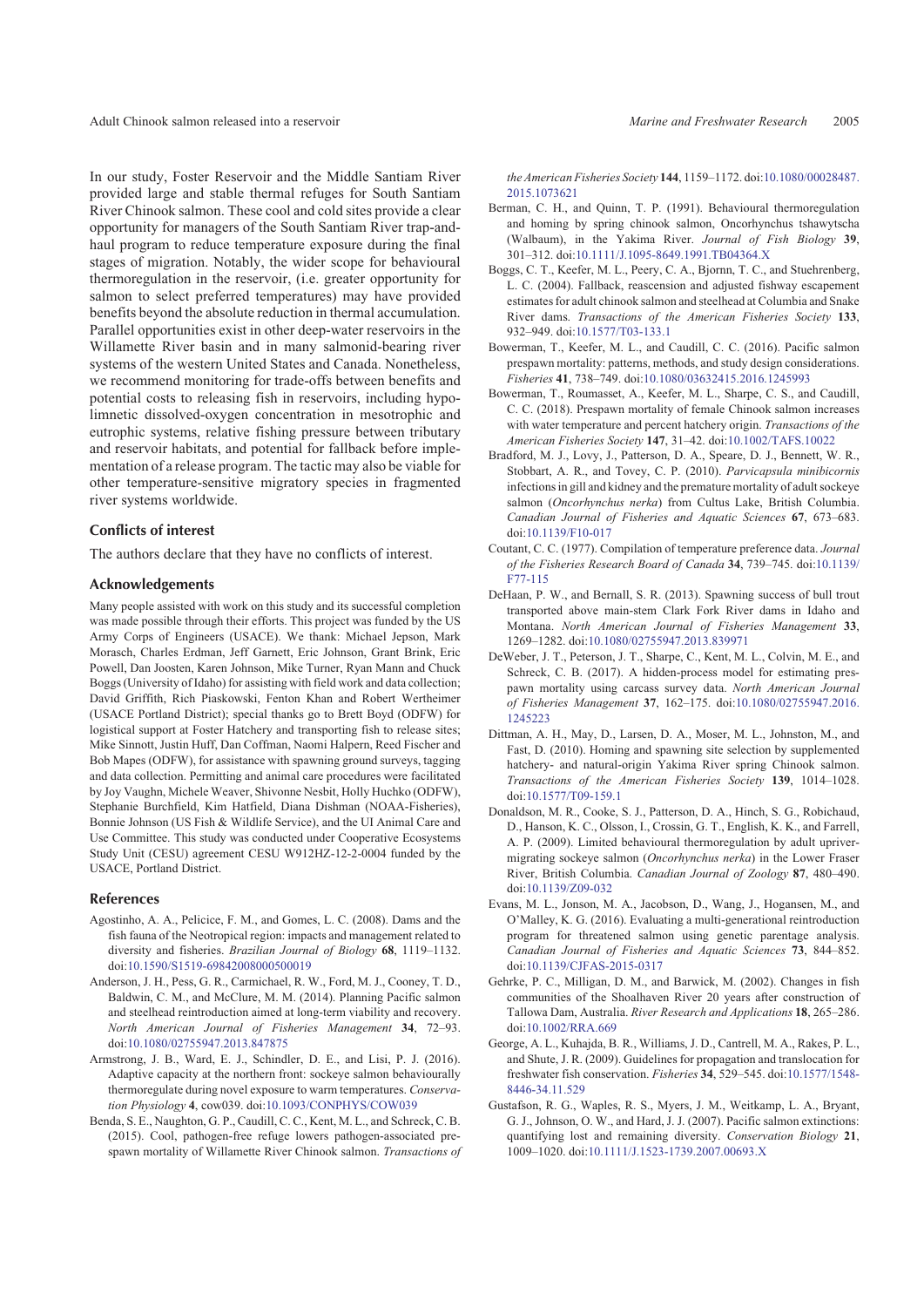- <span id="page-11-0"></span>Harmon, T. S. (2009). Methods for reducing stressors and maintaining water quality associated with live fish transport in tanks: a review of the basics. *Reviews in Aquaculture* **1**, 58–66. doi:[10.1111/J.1753-5131.2008.](http://dx.doi.org/10.1111/J.1753-5131.2008.01003.X) [01003.X](http://dx.doi.org/10.1111/J.1753-5131.2008.01003.X)
- Hinch, S. G., Cooke, S. J., Farrell, A. P., Miller, K. M., Lapointe, M., and Patterson, D. A. (2012). Dead fish swimming: a review of research on the early migration and high premature mortality in adult Fraser River sockeye salmon *Oncorhynchus nerka. Journal of Fish Biology* **81**, 576–599. doi[:10.1111/J.1095-8649.2012.03360.X](http://dx.doi.org/10.1111/J.1095-8649.2012.03360.X)
- Hoffnagle, T. L., Carmichael, R. W., Frenyea, K. A., and Keniry, P. J. (2008). Run timing, spawn timing, and spawning distribution of hatchery- and natural-origin spring Chinook salmon in the Imnaha River, Oregon. *North American Journal of Fisheries Management* **28**, 148– 164. doi[:10.1577/M05-145.1](http://dx.doi.org/10.1577/M05-145.1)
- Jeffries, K. M., Hinch, S. G., Sierocinski, T., Pavlidis, P., and Miller, K. M. (2014). Transcriptomic responses to high water temperature in two species of Pacific salmon. *Evolutionary Applications* **7**, 286–300. doi[:10.1111/EVA.12119](http://dx.doi.org/10.1111/EVA.12119)
- Keefer, M. L., Peery, C. A., Jepson, M. A., Tolotti, K. R., and Stuehrenberg, L. C. (2004*a*). Stock-specific migration timing of adult spring-summer Chinook salmon in the Columbia River basin. *North American Journal of Fisheries Management* **24**, 1145–1162. doi:[10.1577/M03-170.1](http://dx.doi.org/10.1577/M03-170.1)
- Keefer, M. L., Peery, C. A., Ringe, R. R., and Bjornn, T. C. (2004*b*). Regurgitation rates of intragastric radio transmitters by adult Chinook salmon and steelhead during upstream migration in the Columbia and Snake rivers. *North American Journal of Fisheries Management* **24**, 47– 54. doi[:10.1577/M02-128](http://dx.doi.org/10.1577/M02-128)
- Keefer, M. L., Peery, C. A., Daigle, W. R., Jepson, M. A., Lee, S. R., Boggs, C. T., Tolotti, K. R., and Burke, B. J. (2005). Escapement, harvest, and unknown loss of radio-tagged adult salmonids in the Columbia River– Snake River hydrosystem. *Canadian Journal of Fisheries and Aquatic Sciences* **62**, 930–949. doi:[10.1139/F04-246](http://dx.doi.org/10.1139/F04-246)
- Keefer, M. L., Caudill, C. C., Peery, C. A., and Boggs, C. T. (2008). Nondirect homing behaviours by adult Chinook salmon in a large, multistock river system. *Journal of Fish Biology* **72**, 27–44. doi:[10.1111/J.](http://dx.doi.org/10.1111/J.1095-8649.2007.01652.X) [1095-8649.2007.01652.X](http://dx.doi.org/10.1111/J.1095-8649.2007.01652.X)
- Keefer, M. L., Peery, C. A., and High, B. (2009). Behavioral thermoregulation and associated mortality trade-offs in migrating adult steelhead (*Oncorhynchus mykiss*): variability among sympatric populations. *Canadian Journal of Fisheries and Aquatic Sciences* **66**, 1734–1747. doi[:10.1139/F09-131](http://dx.doi.org/10.1139/F09-131)
- Keefer, M. L., Taylor, G. A., Garletts, D. F., Gauthier, G. A., Pierce, T. M., and Caudill, C. C. (2010). Prespawn mortality in adult spring Chinook salmon outplanted above barrier dams. *Ecology Freshwater Fish* **19**, 361–372. doi[:10.1111/J.1600-0633.2010.00418.X](http://dx.doi.org/10.1111/J.1600-0633.2010.00418.X)
- Keefer, M. L., Clabough, T. S., Jepson, M. A., Naughton, G. P., Blubaugh, T. J., Joosten, D. C., and Caudill, C. C. (2015). Thermal exposure of adult Chinook salmon in the Willamette River basin. *Journal of Thermal Biology* **48**, 11–20. doi[:10.1016/J.JTHERBIO.2014.12.002](http://dx.doi.org/10.1016/J.JTHERBIO.2014.12.002)
- Keefer, M. L., Jepson, M. A., Naughton, G. P., Blubaugh, T. J., Clabough, T. S., and Caudill, C. C. (2017). Condition-dependent en route migration mortality of adult Chinook salmon in the Willamette River main stem. *North American Journal of Fisheries Management* **37**, 370–379. doi[:10.](http://dx.doi.org/10.1080/02755947.2016.1269032) [1080/02755947.2016.1269032](http://dx.doi.org/10.1080/02755947.2016.1269032)
- Kent, M. L., Benda, S., St-Hilaire, S., and Schreck, C. B. (2013). Sensitivity and specificity of histology for diagnoses of four common pathogens and detection of nontarget pathogens in adult Chinook salmon (*Oncorhynchus tshawytscha*) in fresh water. *Journal of Veterinary Diagnostic Investigation* **25**, 341–351. doi:[10.1177/1040638713482124](http://dx.doi.org/10.1177/1040638713482124)
- Kocan, R., Hershberger, P., and Winton, J. (2004). Ichthyophoniasis: an emerging disease of Chinook salmon in the Yukon River. *Journal of Aquatic Animal Health* **16**, 58–72. doi:[10.1577/H03-068.1](http://dx.doi.org/10.1577/H03-068.1)
- Kock, T. J., Ekstrom, B. K., Leidtke, T. L., Serl, J. D., and Kohn, M. (2016). Behavior patterns and fates of adult steelhead, Chinook salmon, and

coho salmon released into the upper Cowlitz River Basin, 2005–09 and 2012, Washington. Open-file report 2016-1144, US Geological Survey, Reston, VA, USA. doi:[10.3133/OFR20161144](http://dx.doi.org/10.3133/OFR20161144)

- Liermann, C. R., Nilsson, C., Robertson, J., and Ng, R. Y. (2012). Implications of dam obstruction for global freshwater fish diversity. *Bioscience* **62**, 539–548. doi[:10.1525/BIO.2012.62.6.5](http://dx.doi.org/10.1525/BIO.2012.62.6.5)
- Lusardi, R. A., and Moyle, P. B. (2017). Two-way trap and haul as a conservation strategy for anadromous salmonids. *Fisheries* **42**, 478–487. doi[:10.1080/03632415.2017.1356124](http://dx.doi.org/10.1080/03632415.2017.1356124)
- Mathes, M. T., Hinch, S. G., Cooke, S. J., Crossin, G. T., Patterson, D. A., Lotto, A. G., and Farrell, A. P. (2010). Effects of water temperature, timing, physiological condition and lake thermal refugia on migrating adult Weaver Creek sockeye salmon. *Canadian Journal of Fisheries and Aquatic Sciences* **67**, 70–84. doi:[10.1139/F09-158](http://dx.doi.org/10.1139/F09-158)
- McCullough, D. A., Spalding, S., Sturdevant, D., and Hicks, M. (2001). 'Summary of Technical Literature Examining the Physiological Effects of Temperature on Salmonids. EPA-910-D-01-005.' (US Environmental Protection Agency: Seattle, WA, USA.)
- McCullough, D. A., Bartholow, J. M., Jager, H. I., Beschta, R. L., Cheslak, E. F., Deas, M. L., Ebersole, J. L., Foott, J. S., Johnson, S. L., Marine, K. R., Mesa, M. G., Petersen, J. H., Souchon, Y., Tiffan, K. F., and Wurtsbaugh, W. A. (2009). Research in thermal biology: burning questions for coldwater stream fishes. *Reviews in Fisheries Science* **17**, 90–115. doi[:10.1080/10641260802590152](http://dx.doi.org/10.1080/10641260802590152)
- Mesa, M. G., Magie, R. J., and Copeland, E. S. (2010). Passage and behavior of radio-tagged adult Pacific lampreys (*Entosphenus tridentatus*) at the Willamette Falls Project, Oregon. *Northwest Science* **84**, 233–242. doi[:10.3955/046.084.0303](http://dx.doi.org/10.3955/046.084.0303)
- Mosser, C. M., Thompson, L. C., and Strange, J. S. (2013). Survival of captured and relocated adult spring-run Chinook salmon *Oncorhynchus tshawytscha* in a Sacramento River tributary after cessation of migration. *Environmental Biology of Fishes* **96**, 405–417. doi[:10.1007/S10641-](http://dx.doi.org/10.1007/S10641-012-0046-X) [012-0046-X](http://dx.doi.org/10.1007/S10641-012-0046-X)
- National Marine Fisheries Service (1999). Endangered and threatened species: threatened status for three Chinook salmon evolutionarily significant units (ESUs) in Washington and Oregon, and endangered status for one Chinook salmon ESU in Washington. *Federal Register* **64** (56), 14308–14328.
- National Marine Fisheries Service (2016). '2016 5-year Review: Summary and Evaluation of Upper Willamette River Steelhead, Upper Willamette River Chinook.' (US Department of Commerce, NOAA Fisheries: Portland, OR, USA.)
- Naughton, G. P., Keefer, M. L., Clabough, T. S., Knoff, M. J., Blubaugh, T. J., and Caudill, C. C. (2018). Tag effects on prespawn mortality of Chinook Salmon: a field experiment using PIT tags, radio transmitters, and untagged controls. *North American Journal of Fisheries Management* **38**(1), 96–103. doi[:10.1002/NAFM.10034](http://dx.doi.org/10.1002/NAFM.10034)
- Newell, J. C., and Quinn, T. P. (2005). Behavioral thermoregulation by maturing adult sockeye salmon (*Oncorhynchus nerka*) in a stratified lake prior to spawning. *Canadian Journal of Zoology* **83**, 1232–1239. doi[:10.](http://dx.doi.org/10.1139/Z05-113) [1139/Z05-113](http://dx.doi.org/10.1139/Z05-113)
- Nilsen, E., Zaugg, S., Alvarez, D., Morace, J., Waite, I., Counihan, T., Hardiman, J., Torres, L., Patiño, R., Mesa, M., and Grove, R. (2014). Contaminants of legacy and emerging concern in largescale suckers (*Catostomus macrocheilus*) and the foodweb in the lower Columbia River, Oregon and Washington, USA. *The Science of the Total Environment* **484**, 344–352. doi:[10.1016/J.SCITOTENV.2013.04.012](http://dx.doi.org/10.1016/J.SCITOTENV.2013.04.012)
- Ögut, H., LaPatra, S. E., and Reno, P. W. (2005). Effects of host density on furunculosis epidemics determined by the simple SIR model. *Preventive Veterinary Medicine* **71**, 83–90. doi[:10.1016/J.PREVETMED.2005.](http://dx.doi.org/10.1016/J.PREVETMED.2005.06.001) [06.001](http://dx.doi.org/10.1016/J.PREVETMED.2005.06.001)
- Patterson, D. A., Skibo, K. M., Barnes, D. P., Hills, J. A., and Macdonald, J. S. (2007). The influence of water temperature on time to surface for adult sockeye salmon carcasses and the limitations in estimating salmon